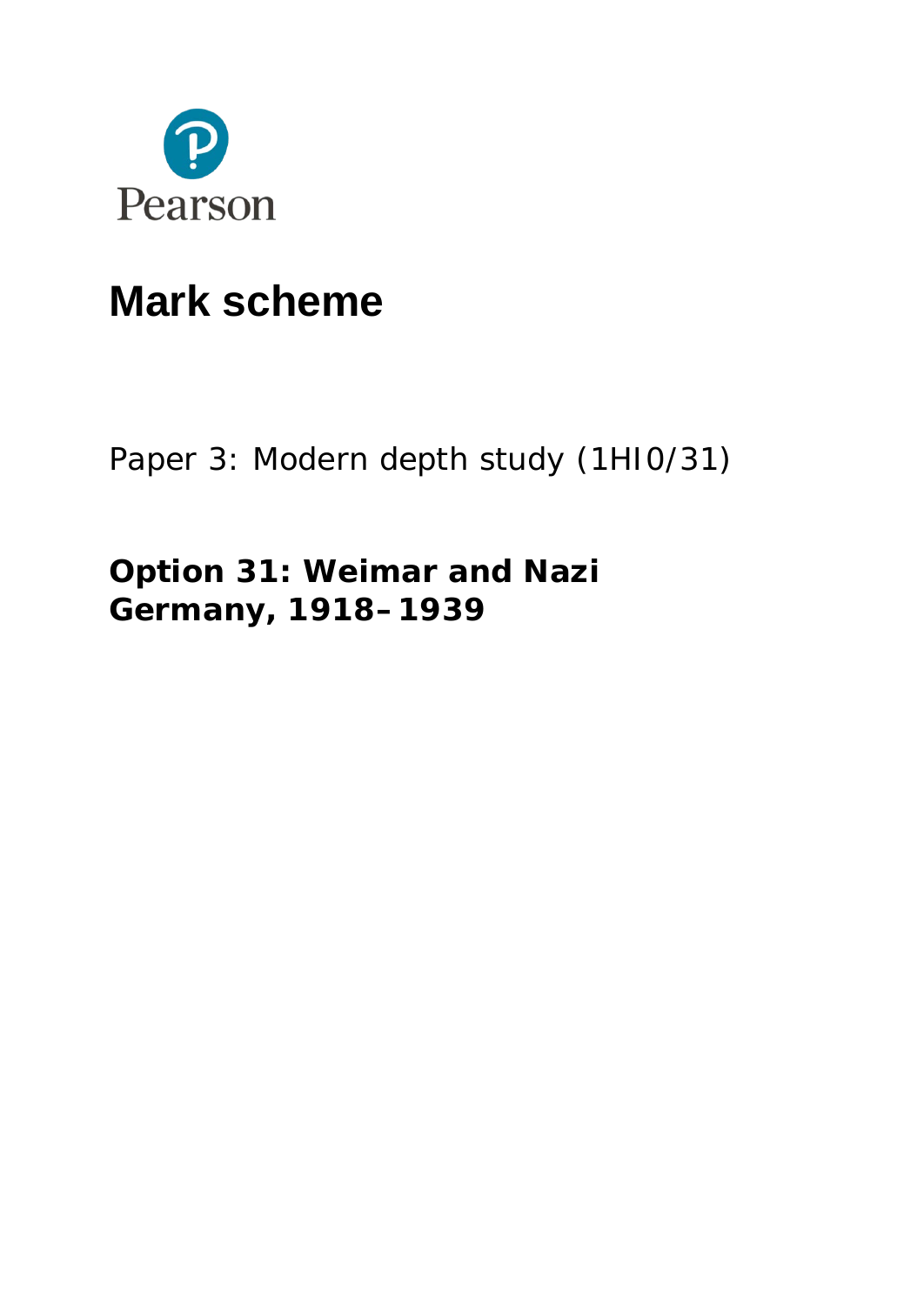# **Modern depth study: Weimar and Nazi Germany, 1918–1939**

| Question |                                                                                                       |
|----------|-------------------------------------------------------------------------------------------------------|
|          | Give two things you can infer from Source A about the success of the Berlin Olympic<br>Games in 1936. |
|          | <b>Target:</b> Source analysis (making inferences).<br>AO3: 4 marks.                                  |

# **Marking instructions**

Award 1 mark for each valid inference up to a maximum of two inferences. The second mark for each example should be awarded for supporting detail selected from the source.

e.g.

- The Nazis had created a good impression of their regime **(1)**. It says 'The Nazis have succeeded with their propaganda' **(1).**
- The games were better than any previous Olympic Games **(1)**. 'the Nazis have run the games on an extravagant scale never before experienced' **(1).**
- The games had helped the Nazis to gain favour with business owners **(1)**. 'the Nazis have put on a good show for the general visitors, especially those who are big businessmen' **(1).**

Accept other appropriate alternatives.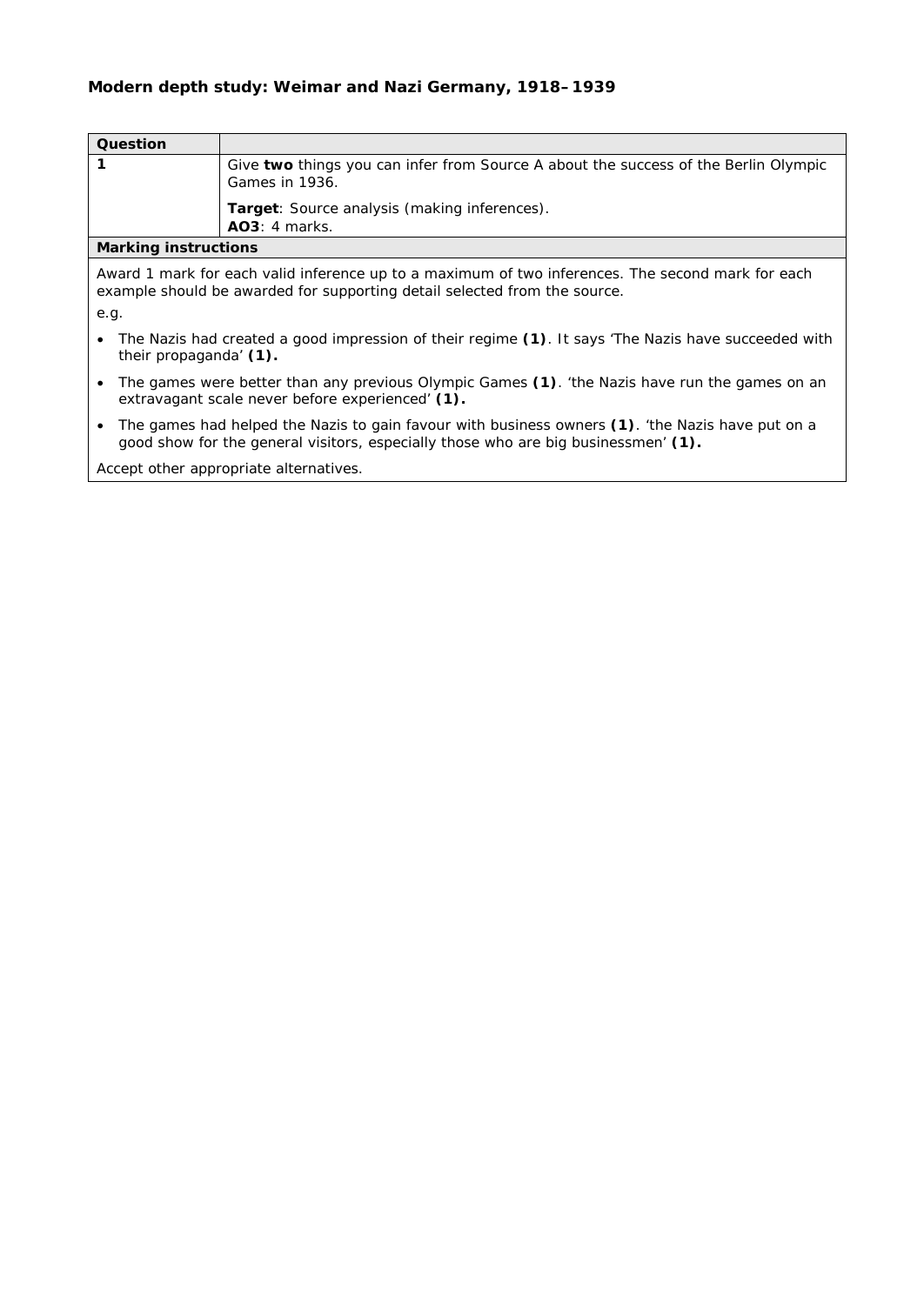| Question       |              |                                                                                                                                                                                                                                                                                                                                                                                                                                                                                                                                                  |  |  |
|----------------|--------------|--------------------------------------------------------------------------------------------------------------------------------------------------------------------------------------------------------------------------------------------------------------------------------------------------------------------------------------------------------------------------------------------------------------------------------------------------------------------------------------------------------------------------------------------------|--|--|
| $\overline{2}$ |              | Explain why the Nazis were able to reduce unemployment in Germany in the years<br>1933-1939.                                                                                                                                                                                                                                                                                                                                                                                                                                                     |  |  |
|                |              | You may use the following in your answer:<br>rearmament<br>autobahns<br>$\bullet$<br>You must also use information of your own.<br>Target: Analysis of second order concepts: causation [AO2];<br>Knowledge and understanding of features and characteristics [AO1].                                                                                                                                                                                                                                                                             |  |  |
|                |              | <b>AO2:</b> 6 marks.<br>AO1: 6 marks.                                                                                                                                                                                                                                                                                                                                                                                                                                                                                                            |  |  |
| Level          | <b>Mark</b>  | <b>Descriptor</b>                                                                                                                                                                                                                                                                                                                                                                                                                                                                                                                                |  |  |
|                | $\mathbf{O}$ | No rewardable material.                                                                                                                                                                                                                                                                                                                                                                                                                                                                                                                          |  |  |
| 1              | $1 - 3$      | • A simple or generalised answer is given, lacking development and organisation.<br>[AO2]<br>• Limited knowledge and understanding of the topic is shown. [AO1]                                                                                                                                                                                                                                                                                                                                                                                  |  |  |
| $\overline{2}$ | $4 - 6$      | • An explanation is given, showing limited analysis and with implicit or unsustained<br>links to the conceptual focus of the question. It shows some development and<br>organisation of material, but a line of reasoning is not sustained. [AO2]<br>• Accurate and relevant information is included, showing some knowledge and<br>understanding of the period. [AO1]<br>Maximum 5 marks for Level 2 answers that do not go beyond aspects prompted by<br>the stimulus points.                                                                  |  |  |
| 3              | $7 - 9$      | • An explanation is given, showing some analysis, which is mainly directed at the<br>conceptual focus of the question. It shows a line of reasoning that is generally<br>sustained, although some passages may lack coherence and organisation. [AO2]<br>• Accurate and relevant information is included, showing good knowledge and<br>understanding of the required features or characteristics of the period studied.<br>[AO1]<br>Maximum 8 marks for Level 3 answers that do not go beyond aspects prompted by<br>the stimulus points.       |  |  |
| 4              | $10 - 12$    | • An analytical explanation is given which is directed consistently at the conceptual<br>focus of the question, showing a line of reasoning that is coherent, sustained and<br>logically structured. [AO2]<br>• Accurate and relevant information is precisely selected to address the question<br>directly, showing wide-ranging knowledge and understanding of the required<br>features or characteristics of the period studied. [AO1]<br>No access to Level 4 for answers which do not go beyond aspects prompted by the<br>stimulus points. |  |  |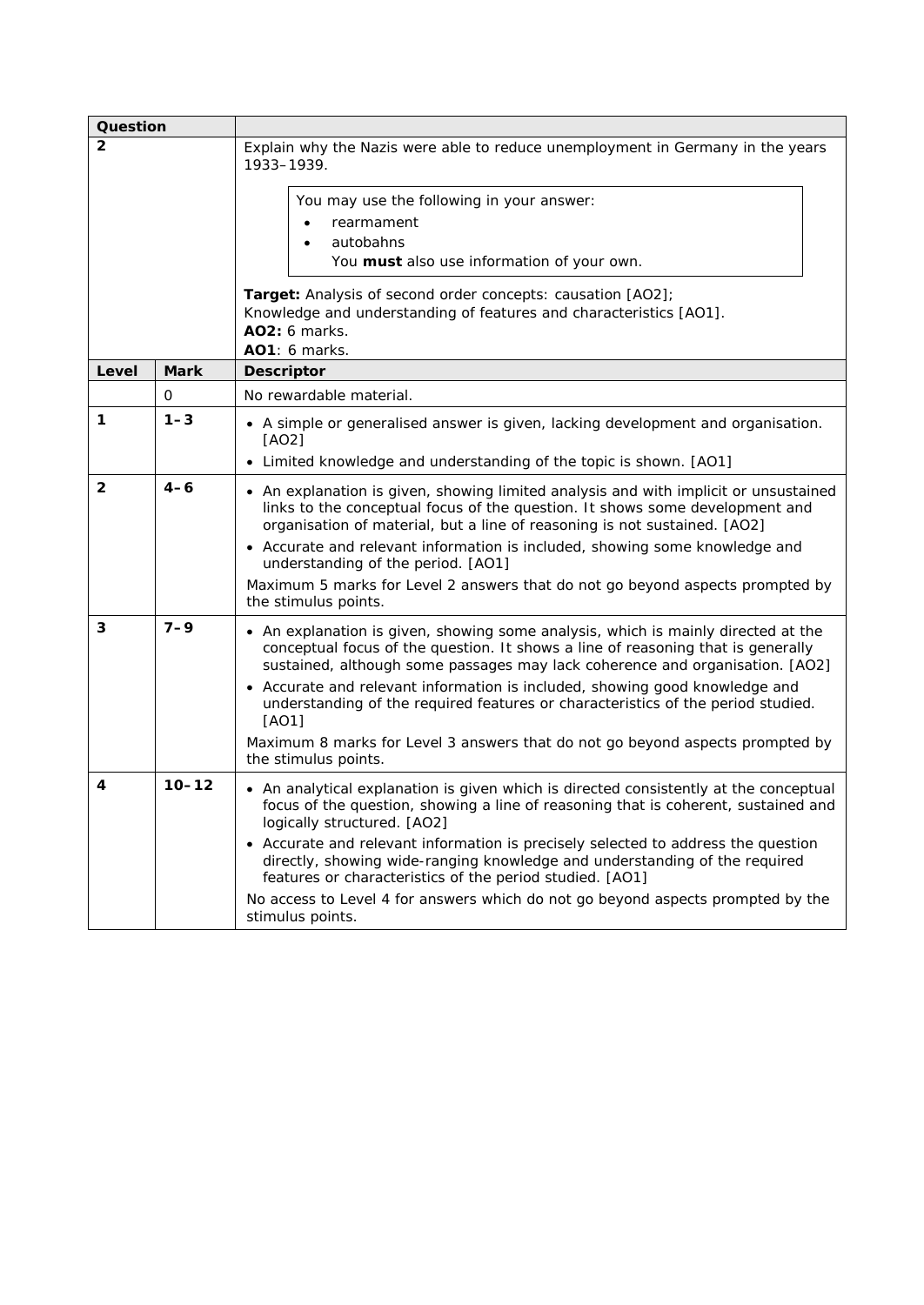Markers must apply the descriptors above in line with the general marking guidance.

Performance in AO1 and AO2 is interdependent. An answer displaying **no** qualities of AO2 cannot be awarded more than the top of Level 1, no matter how strong performance is in AO1; markers should note that the expectation for AO1 is that candidates demonstrate both knowledge *and* understanding.

The middle mark in each level may be achieved by stronger performance in either AO1 or AO2.

#### **Indicative content guidance**

Answers must be credited according to candidates' deployment of material in relation to the qualities outlined in the mark scheme. While specific references are made in the indicative content below, this does not imply that these must be included; other relevant material must also be credited.

Relevant points may include:

- From 1935 German men aged 18-25 were expected to do two years of military service (conscription) so there was far less unemployment.
- Rearmament involved the manufacturing of military equipment such as planes, weapons and uniforms so many businesses needed to employ more people to keep up with demand.
- The building of autobahns and other public works was intended to reduce unemployment. 80,000 people were involved in building the autobahns.
- The labour service forced young unemployed men to work on public programmes such as tree planting so they were no longer unemployed.
- Unemployment was technically reduced because many people were no longer included in the figures, e.g. unemployed women, and Jews, who had lost their citizenship in 1935, were not counted.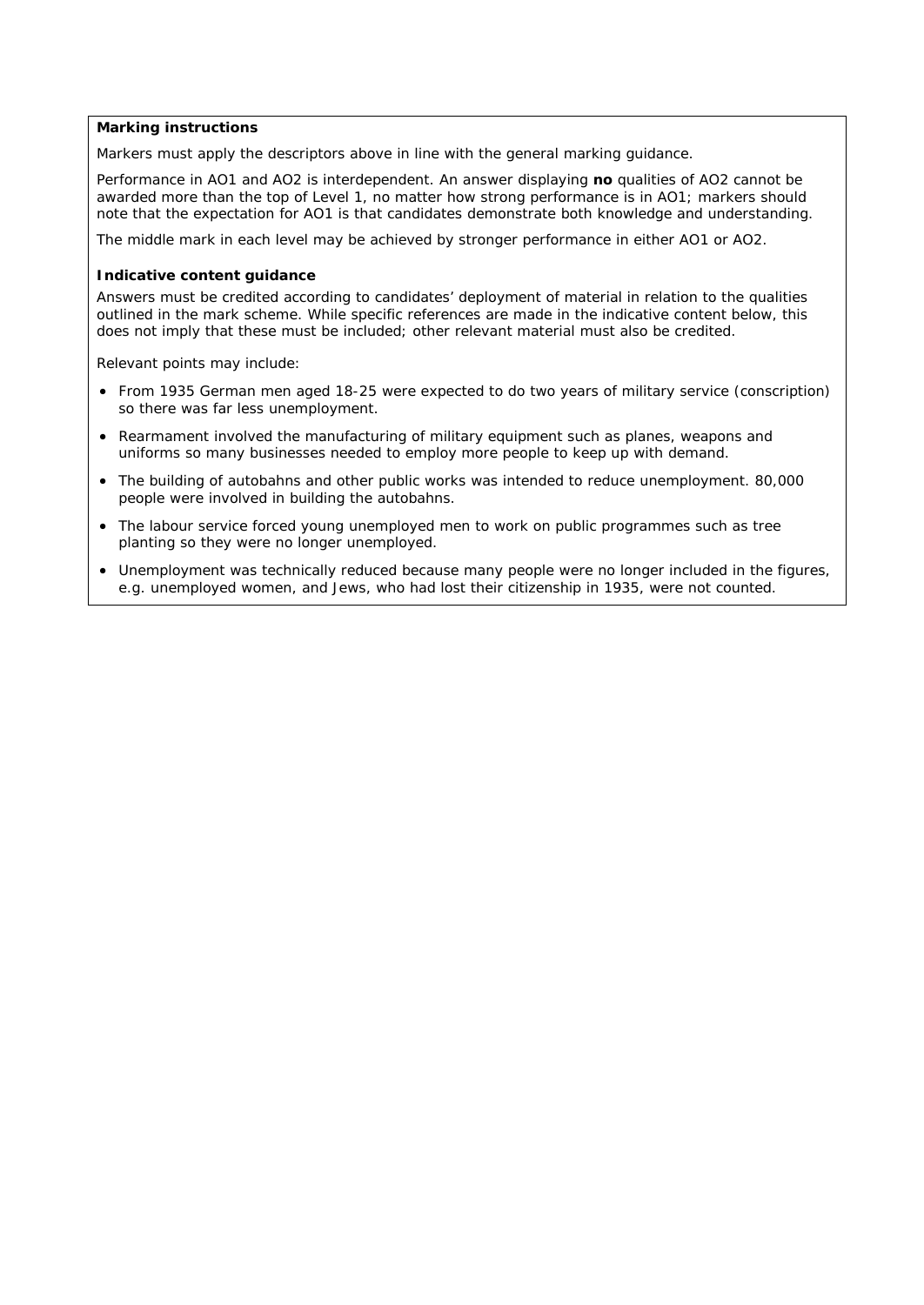| Question             |          |                                                                                                                                                                                                                                                                                                                                                                                                                                                                                                              |
|----------------------|----------|--------------------------------------------------------------------------------------------------------------------------------------------------------------------------------------------------------------------------------------------------------------------------------------------------------------------------------------------------------------------------------------------------------------------------------------------------------------------------------------------------------------|
| 3(a)                 |          | How useful are Sources B and C for an enquiry into the challenges facing the<br>Weimar Republic in the years 1919-1923?                                                                                                                                                                                                                                                                                                                                                                                      |
|                      |          | Target: Analysis and evaluation of source utility.<br>AO3: 8 marks.                                                                                                                                                                                                                                                                                                                                                                                                                                          |
| <b>Mark</b><br>Level |          | <b>Descriptor</b>                                                                                                                                                                                                                                                                                                                                                                                                                                                                                            |
|                      | $\Omega$ | No rewardable material.                                                                                                                                                                                                                                                                                                                                                                                                                                                                                      |
| 1                    | $1 - 2$  | • A simple judgement on utility is given, and supported by undeveloped<br>comment on the content of the sources and/or their provenance <sup>1</sup> . Simple<br>comprehension of the source material is shown by the extraction or paraphrase<br>of some content. Limited contextual knowledge is deployed with links to the<br>sources.                                                                                                                                                                    |
| $\overline{2}$       | $3 - 5$  | • Judgements on source utility for the specified enquiry are given, using valid<br>criteria. Judgements are supported by developed comment related to the<br>content of the sources and/or their provenance <sup>1</sup> . Comprehension and some<br>analysis of the sources is shown by the selection and use of material to support<br>comments on their utility. Contextual knowledge is used directly to support<br>comments on the usefulness of the content of the sources and/or their<br>provenance. |
| 3                    | $6 - 8$  | • Judgements on source utility for the specified enguiry are given, applying valid<br>criteria with developed reasoning which takes into account how the<br>provenance <sup>1</sup> affects the usefulness of the source content. The sources are<br>analysed to support reasoning about their utility. Contextual knowledge is used<br>in the process of interpreting the sources and applying criteria for judgements<br>on their utility.                                                                 |
|                      |          |                                                                                                                                                                                                                                                                                                                                                                                                                                                                                                              |

**Notes**

1. Provenance = nature, origin, purpose.

# **Marking instructions**

Markers must apply the descriptors above in line with the general marking guidance.

No credit may be given for contextual knowledge unless it is linked to evaluation of the sources.

No credit may be given for generic comments on provenance which are not used to evaluate source content.

## **Indicative content guidance**

Answers must be credited according to candidates' deployment of material in relation to the qualities outlined in the mark scheme. While specific references are made in the indicative content below, this does not imply that these must be included; other relevant material must also be credited. The grouping of points below does not imply that this is how candidates are expected to structure their answers.

## **Source B**

The usefulness could be identified in terms of the following points which could be drawn from the source:

- The source shows that those who carried out the Kapp Putsch were clearly in control of the capital city, Berlin, as they appear to be quite relaxed and there is no fighting going on.
- It provides evidence of the weaponry available to the Freikorps who carried out the Kapp Putsch.
- The source shows the strength of the threat to the Weimar Republic in March 1920.

The following points could be made about the authorship, nature or purpose of the source and applied to ascribe usefulness to material drawn from it:

- The photograph is from a German newspaper so it might have been taken to reassure people how the situation in the capital was calm.
- The soldiers might be posing to show that they were apparently in control of the capital city.

Knowledge of the historical context should be deployed to support inferences and/or to assess the usefulness of information. Relevant points may include: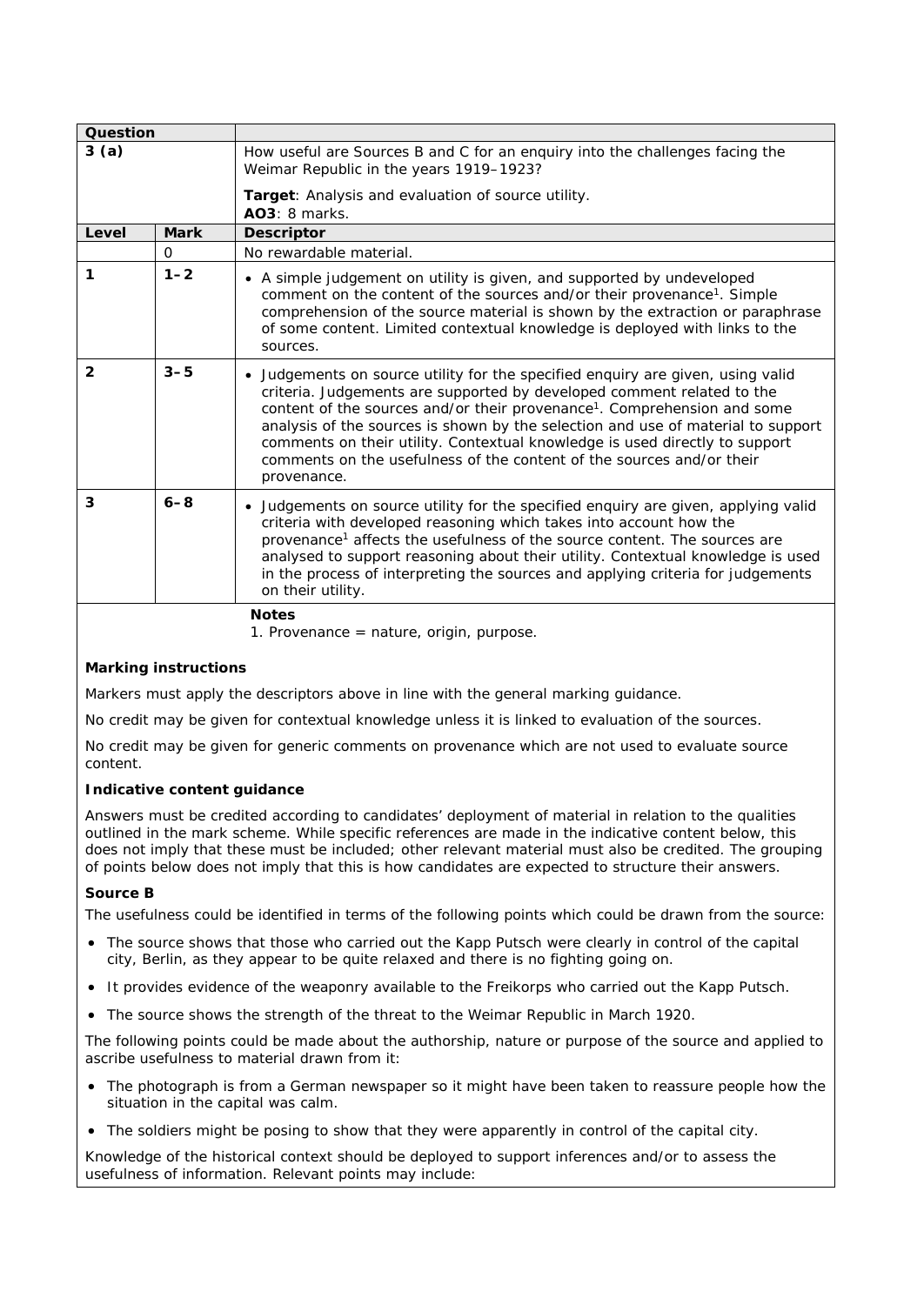- In March 1920, 5,000 Freikorps soldiers seized power in Berlin and put Dr Wolfgang Kapp, a nationalist, in charge of the country.
- Although the Kapp Putsch succeeded in taking control of Berlin, it collapsed after a few days due to a general strike called by the Weimar government.

#### **Source C**

The usefulness could be identified in terms of the following points which could be drawn from the source:

- The source provides evidence that hyperinflation meant that people no longer trusted the government.
- It suggests that the Weimar government was powerless to do anything about hyperinflation.

The following points could be made about the authorship, nature or purpose of the source and applied to ascribe usefulness to material drawn from it:

- The author was a factory worker so her experience might have been different from that of people from other social classes.
- The author lived through these events so her experiences provide a valuable insight into how people felt about the Weimar government at the time.

Knowledge of the historical context should be deployed to support inferences and/or to assess the usefulness of information. Relevant points may include:

- Hyperinflation became extremely serious in 1923 although inflation had been a problem since the end of the war.
- The Weimar Government was responsible for the hyperinflation of 1923 because it was printing more money in order to pay the striking workers in the Ruhr.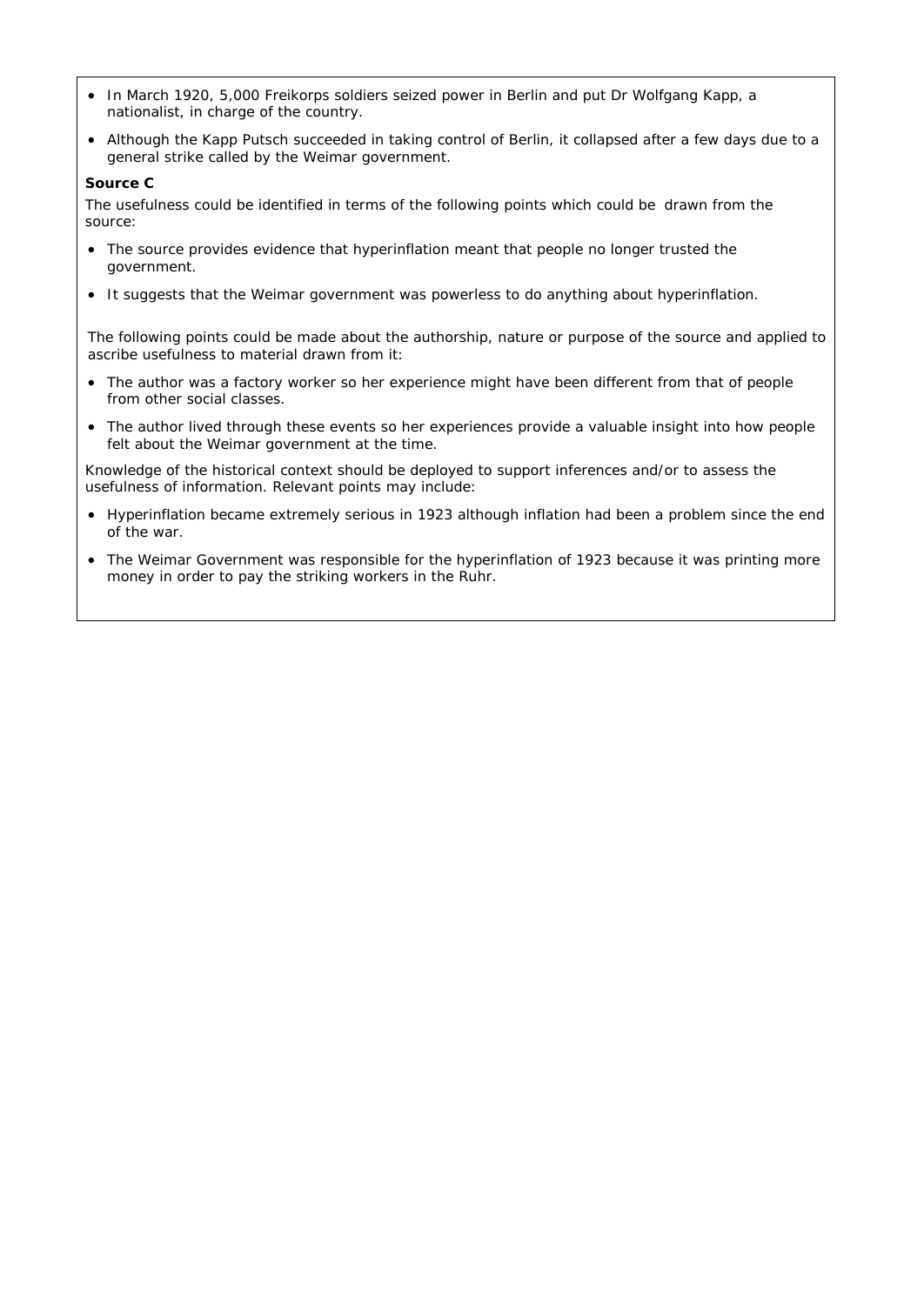| Question |             |                                                                                                                                                                                                                                                                                                                                       |  |
|----------|-------------|---------------------------------------------------------------------------------------------------------------------------------------------------------------------------------------------------------------------------------------------------------------------------------------------------------------------------------------|--|
| 3(b)     |             | Study Interpretations 1 and 2. They give different views about the challenges<br>facing the Weimar Republic in the years 1919-1923. What is the main difference<br>between the views? Explain your answer, using details from both interpretations.<br><b>Target:</b> Analysis of interpretations (how they differ).<br>AO4: 4 marks. |  |
| Level    | <b>Mark</b> | <b>Descriptor</b>                                                                                                                                                                                                                                                                                                                     |  |
|          | O           | No rewardable material.                                                                                                                                                                                                                                                                                                               |  |
|          | $1 - 2$     | • Limited analysis of the interpretations is shown by the extraction or paraphrase<br>of some content, but differences of surface detail only are given, or a difference<br>of view is asserted without direct support.                                                                                                               |  |
| 2        | $3 - 4$     | • The interpretations are analysed and a key difference of view is identified and<br>supported from them.                                                                                                                                                                                                                             |  |

Markers must apply the descriptors above in line with the general marking guidance.

# **Indicative content guidance**

Answers must be credited according to candidates' deployment of material in relation to the qualities outlined in the mark scheme. The indicative content below is not prescriptive and other relevant material not suggested below must also be credited.

• A main difference is that Interpretation 1 suggests that the challenge to the existence of Weimar came from groups on the Left and Right that wanted to destroy it from the very start. On the other hand, Interpretation 2 suggests that it was the challenge of hyperinflation in 1923 which threatened the existence of the Republic.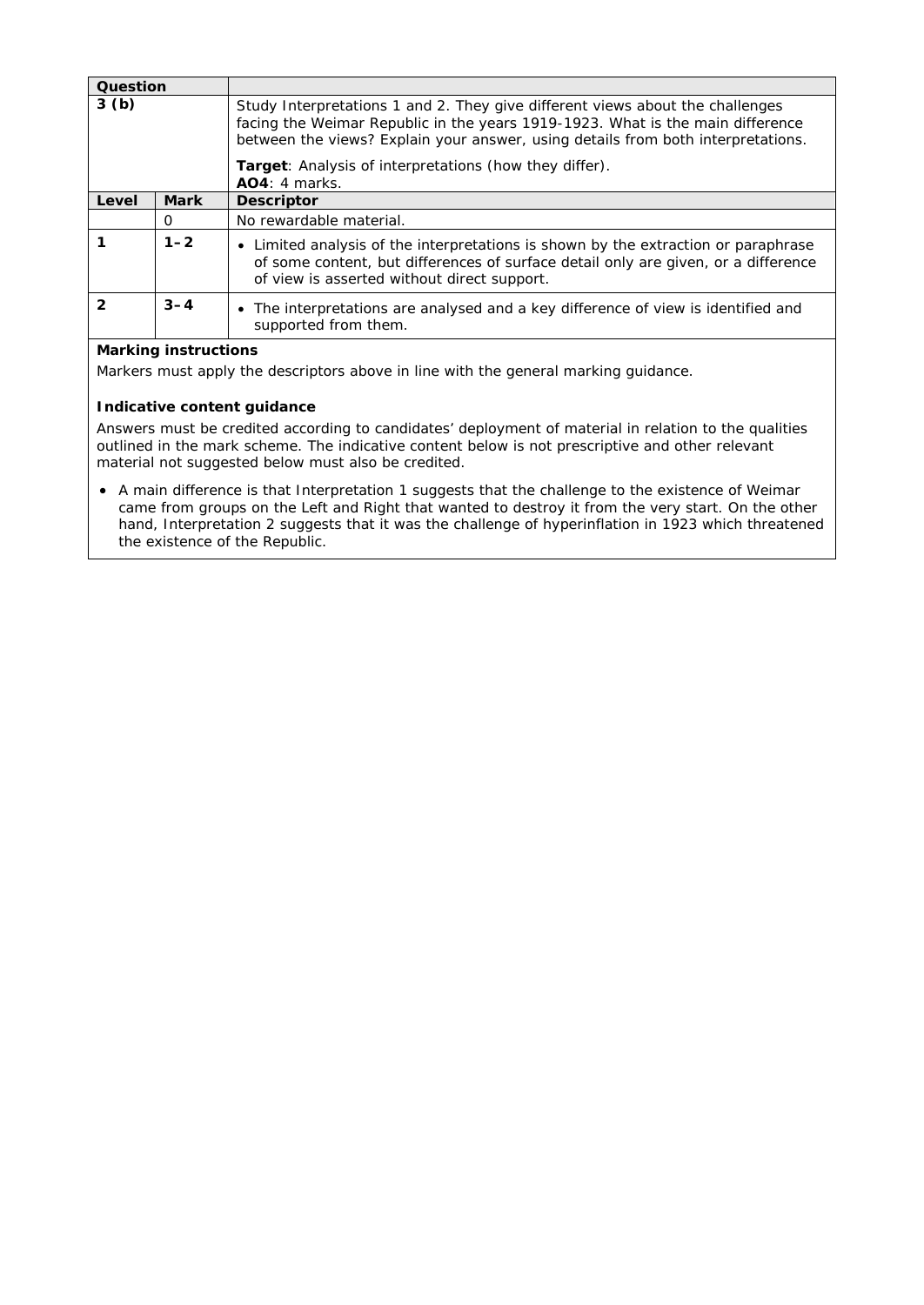| Question         |             |                                                                                                                                                                                                                                                                                              |  |
|------------------|-------------|----------------------------------------------------------------------------------------------------------------------------------------------------------------------------------------------------------------------------------------------------------------------------------------------|--|
| 3 <sub>(c)</sub> |             | Suggest one reason why Interpretations 1 and 2 give different views about the<br>challenges facing the Weimar Republic in the years 1919–1923. You may use<br>Sources B and C to help explain your answer.<br><b>Target:</b> Analysis of interpretations (why they differ).<br>AO4: 4 marks. |  |
| Level            | <b>Mark</b> | <b>Descriptor</b>                                                                                                                                                                                                                                                                            |  |
|                  |             |                                                                                                                                                                                                                                                                                              |  |
|                  | O           | No rewardable material.                                                                                                                                                                                                                                                                      |  |
|                  | $1 - 2$     | • A simple valid explanation is offered but displaying only limited analysis. Support<br>for the explanation is based on simple undeveloped comment or on the selection<br>of details from the provided material or own knowledge, with only implied<br>linkage to the explanation.          |  |
| 2                | $3 - 4$     | • An explanation of a reason for difference is given, analysing the interpretations.<br>The explanation is substantiated effectively.                                                                                                                                                        |  |

Markers must apply the descriptors above in line with the general marking guidance.

# **Indicative content guidance**

Answers must be credited according to candidates' deployment of material in relation to the qualities outlined in the mark scheme. The indicative content below is not prescriptive. The examples below show different approaches to explaining difference, any one of which may be valid. Other valid material must be credited.

- The interpretations may differ because they have given weight to different sources. For example, Source B provides some support for Interpretation 1, which shows the dangerous threat from the Right. Source C provides some support for Interpretation 2, which emphasises the serious consequences of hyperinflation in undermining faith in the government.
- They may differ because the authors have chosen to place an emphasis on different details Interpretation 1 is dealing with the threat from the Left and the Right from the start of the period 1919–23; Interpretation 2 deals with the consequences of hyperinflation in 1923.
- The interpretations may differ because they are written from different perspectives. Interpretation 1 looks at the political threats from the Left and Right. Interpretation 2 focuses on the economic dangers facing the Weimar Republic.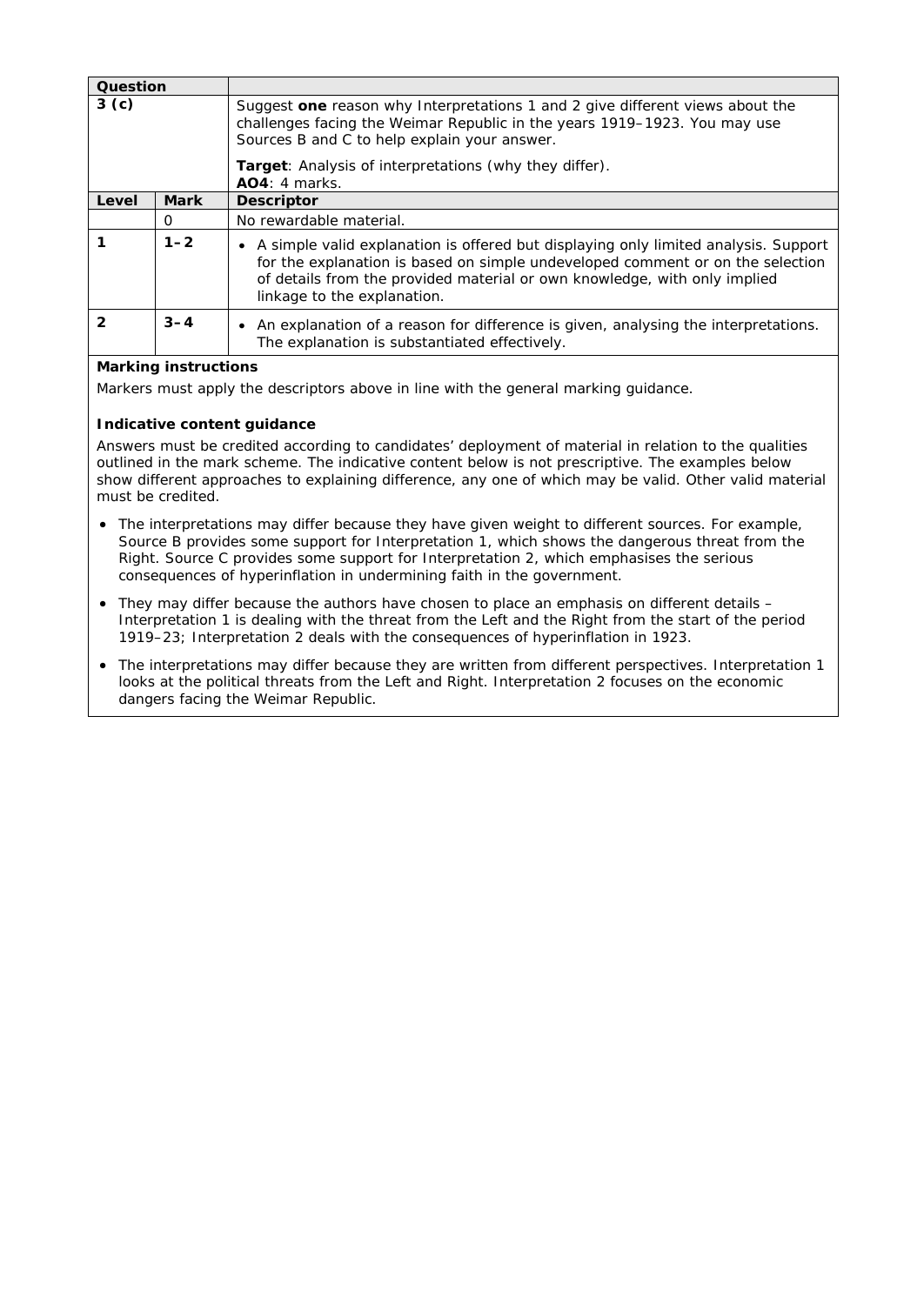| Question              |             |                                                                                                                                                                                                                                                                                                                                                                                                                                                                                             |
|-----------------------|-------------|---------------------------------------------------------------------------------------------------------------------------------------------------------------------------------------------------------------------------------------------------------------------------------------------------------------------------------------------------------------------------------------------------------------------------------------------------------------------------------------------|
| 3(d)                  |             | How far do you agree with Interpretation 2 about the challenges facing the<br>Weimar Republic in the years 1919-23. Explain your answer, using both<br>interpretations, and your knowledge of the historical context.                                                                                                                                                                                                                                                                       |
|                       |             | Target: Analysis and evaluation of interpretations.<br><b>AO4: 16 marks.</b>                                                                                                                                                                                                                                                                                                                                                                                                                |
|                       |             | Spelling, punctuation, grammar and the use of specialist terminology<br>(SPaG): up to 4 additional marks.                                                                                                                                                                                                                                                                                                                                                                                   |
| Level                 | <b>Mark</b> | <b>Descriptor</b>                                                                                                                                                                                                                                                                                                                                                                                                                                                                           |
|                       | 0           | No rewardable material.                                                                                                                                                                                                                                                                                                                                                                                                                                                                     |
| 1                     | $1 - 4$     | • Answer offers simple valid comment to agree with or counter the<br>interpretation. Limited analysis of one interpretation is shown by selection<br>and inclusion of some detail in the form of simple paraphrase or direct<br>quotation. Generalised contextual knowledge is included and linked to the<br>evaluation.                                                                                                                                                                    |
| 2                     | $5 - 8$     | • Answer offers valid evaluative comment to agree with or counter the<br>interpretation. Some analysis is shown in selecting and including details<br>from both interpretations to support this comment. Some relevant<br>contextual knowledge is included and linked to the evaluation. An overall<br>judgement is given but its justification is insecure or undeveloped and a<br>line of reasoning is not sustained.                                                                     |
| 3                     | $9 - 12$    | • Answer provides an explained evaluation, agreeing or disagreeing with the<br>interpretation. Good analysis of the interpretations is shown indicating<br>difference of view and deploying this to support the evaluation. Relevant<br>contextual knowledge is used directly to support the evaluation. An overall<br>judgement is given with some justification and a line of reasoning is<br>generally sustained.                                                                        |
| 4                     | $13 - 16$   | • Answer provides an explained evaluation reviewing the alternative views in<br>coming to a substantiated judgement. Precise analysis of the<br>interpretations is shown, indicating how the differences of view are<br>conveyed and deploying this material to support the evaluation. Relevant<br>contextual knowledge is precisely selected to support the evaluation. An<br>overall judgment is justified and the line of reasoning is coherent,<br>sustained and logically structured. |
| <b>Marks for SPaG</b> |             |                                                                                                                                                                                                                                                                                                                                                                                                                                                                                             |
| Performance Mark      |             | <b>Descriptor</b>                                                                                                                                                                                                                                                                                                                                                                                                                                                                           |
|                       | $\mathbf 0$ | The learner writes nothing.<br>• The learner's response does not relate to the question.<br>• The learner's achievement in SPaG does not reach the threshold<br>performance level, e.g. errors in spelling, punctuation and grammar<br>severely hinder meaning.                                                                                                                                                                                                                             |
| Threshold             | 1           | • Learners spell and punctuate with reasonable accuracy.<br>• Learners use rules of grammar with some control of meaning and any<br>errors do not significantly hinder meaning overall.<br>• Learners use a limited range of specialist terms as appropriate.                                                                                                                                                                                                                               |
| Intermediate          | $2 - 3$     | • Learners spell and punctuate with considerable accuracy.<br>• Learners use rules of grammar with general control of meaning overall.<br>• Learners use a good range of specialist terms as appropriate.                                                                                                                                                                                                                                                                                   |
| High                  | 4           | • Learners spell and punctuate with consistent accuracy.<br>• Learners use rules of grammar with effective control of meaning overall.<br>• Learners use a wide range of specialist terms as appropriate.                                                                                                                                                                                                                                                                                   |